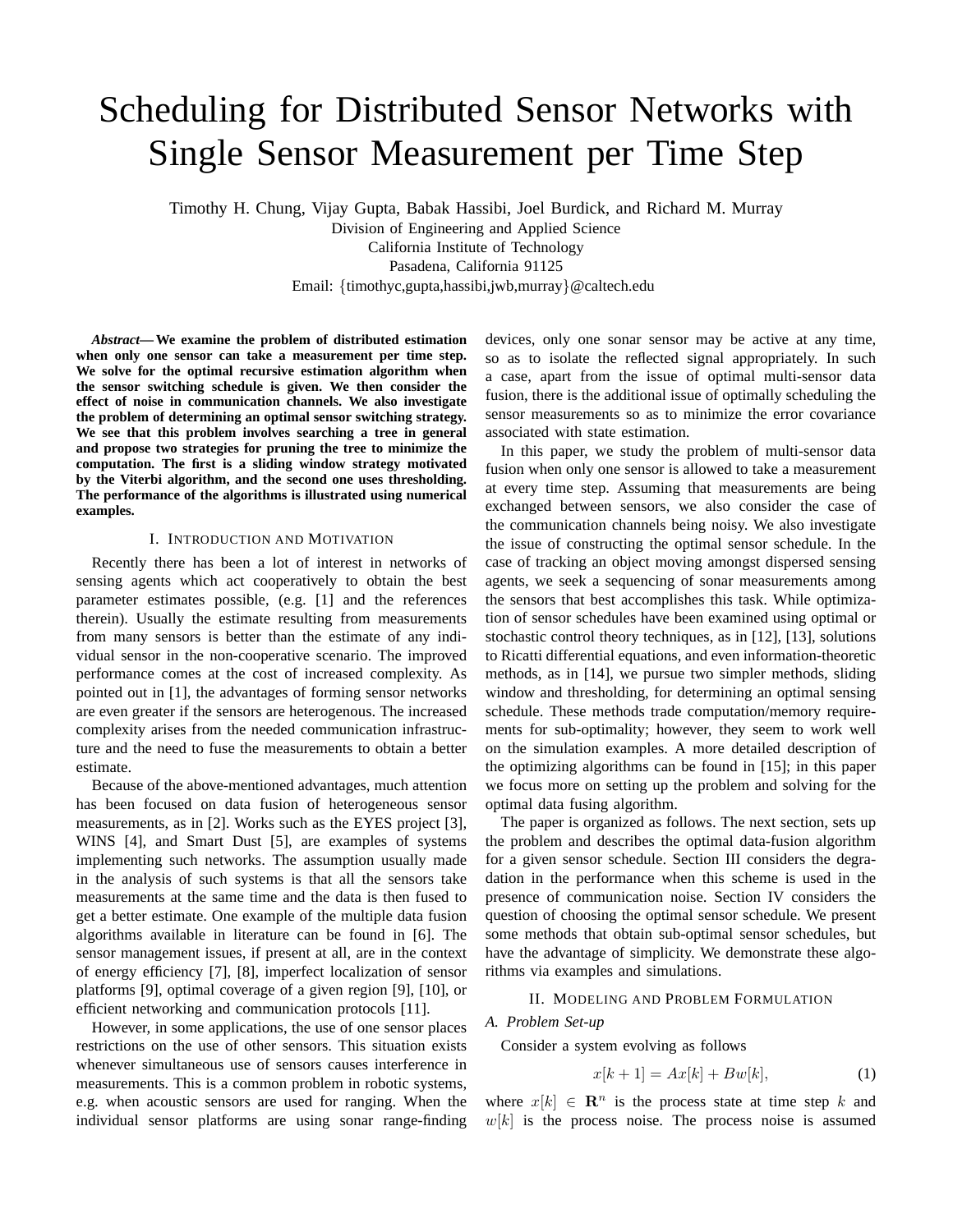white, Gaussian and zero mean with covariance matrix Q. The process state is observed by  $N$  sensors with the measurement equation for the  $i$ -th sensor being

$$
y_i[k] = C_i x[k] + v_i[k],\tag{2}
$$

where  $y_i[k] \in \mathbb{R}^s$  is the measurement. The measurement noises  $v_i[k]$ 's for the sensors are assumed independent of each other and of the process noise. Further the noise  $v_i[k]$ is assumed to be white, Gaussian and zero mean with covariance matrix  $R_i$ . For the example of tracking a moving target, (1) and (2) describe the linearization of the target's nonlinear dynamical model and the observers' sensing models, respectively. It is assumed that only one sensor can be used at any time. However, unless stated otherwise, we assume that the measurements are communicated to all the sensors in an error-free manner. The estimate of the  $i$ -th sensor given the measurements till time step  $k-1$  is denoted by  $\hat{x}_i[k|k-1]$ , or in short as  $\hat{x}_i[k]$ . More generally, let the estimate of the *i*-th sensor for the variable  $z[k]$ , given the measurements till time step  $k-1$ , be given as  $\hat{z}_i[k|k-1]$ , or abbreviated as  $\hat{z}_i[k]$ . We first pose the question: Assuming that the sensor switching sequence is given, what is the optimal filtering algorithm for the i-th node?

## *B. Optimal Fusion Algorithm*

Define the innovation (see, e.g., [16]) for the *i*-th node  $e_i[k]$ as the difference between the actual measurement at time step k ( $y_i[k]$ ) and the predicted measurement ( $\hat{y}_i[k|k-1]$ ). Assuming that the  $j$ -th sensor takes the measurement at time step  $k$ , we obtain that

$$
e_i[k] = y_j[k] - C_j \hat{x}_i[k|k-1],
$$
\n(3)

Defining the inner product  $\langle x, y \rangle$  as  $E[xy^T]$ , we have the form of the linear estimator as

$$
\hat{x}_i[k+1|k] = \sum_{n=0}^k \langle x_i[k+1], e_i[n] \rangle R_{e_i[n]}^{-1} e_i[n]
$$
  
=  $\hat{x}_i[k+1|k-1] + \langle x_i[k+1], e_i[k] \rangle R_{e_i[k]}^{-1} e_i[k],$ 

where  $R_{e_i[k]} = \langle e_i[k], e_i[k] \rangle$ . However, using (1) gives

$$
\hat{x}_i[k+1|k-1] = A\hat{x}_i[k|k-1].
$$

Now define the error by

$$
\tilde{x}_i[k|k-1] = x[k] - \hat{x}[k|k-1]
$$

and let  $P_i[k|k-1]$  be the error covariance. Also define  $K_k^i = \langle x_i[k+1], e_i[k] \rangle R_{e_i[k]}^{-1}$  $e_{i}[k]$ . Then we see that the error state equation is given by

$$
\tilde{x}_i[k+1|k] = (A - K_k^i C_j)\tilde{x}_i[k|k-1] + Bw[k] - K_k^i v_j[k].
$$

By definition, we immediately obtain that  $P_i[k|k-1]$ 's evolve as

$$
P_i[k+1|k] = (A - K_k^i C_j) P_i[k|k-1](A - K_k^i C_j)^T + BQB^T + K_k^i R_j (K_k^i)^T.
$$

Moreover, since

$$
e_i[k] = C_j \tilde{x}_i[k|k-1] + v_j[k],
$$

we see that

$$
R_{e_i[k]} = C_j P_i[k|k-1]C_j^T + R_j.
$$

Finally using the fact that

$$
\langle x_i[k], \tilde{x}_i[k|k-1] \rangle = \langle \hat{x}_i[k|k-1] + \tilde{x}_i[k|k-1], \tilde{x}_i[k|k-1] \rangle
$$
  
= 0 + P<sub>i</sub>[k|k-1],

we compute

$$
K_k^i = AP_i[k|k-1]C_j^T R_{e_j[k]}^{-1}
$$

Thus we see that the recursive optimal filtering equation is given by

$$
\hat{x}_i[k+1|k] = A\hat{x}_i[k|k-1] + K_k^i e_i[k],
$$

where

$$
K_k^i = AP_i[k|k-1]C_j^T R_{e_j[k]}^{-1}
$$
 (4)

$$
R_{e_i[k]} = C_j P_i[k|k-1]C_j^T + R_j \tag{5}
$$

and  $P_i[k|k-1]$ 's evolve as

$$
P_i[k+1|k] = (A - K_k^i C_j) P_i[k|k-1](A - K_k^i C_j)^T
$$
  
+
$$
+ BQB^T + K_k^i R_j (K_k^i)^T.
$$
 (6)

Assuming the initial state  $x[0]$  has zero mean and covariance  $\Pi_0$ , the initial covariance matrix for above recursions is also given by  $P_i(0|-1) = \Pi_0$ . Note that  $P_i[k|k-1]$  is of independent interest as it is the error covariance for the  $i$ -th sensor at time step  $k$  when it has processed the measurements till time step  $k-1$ . We will refer to it as  $P_i[k]$  in short. Since all the nodes have access to the same measurements, there is only one innovation and hence all the state estimates are the same. So the subscript  $i$  is unnecessary in this case and  $P_i[k] = P[k]$  for all *i*.

#### *C. Optimal Algorithm - Communication Noise Case*

Let us assume now that any signal exchanged between sensor nodes  $i$  and  $j$  is corrupted by additive, zero-mean, Gaussian white noise,  $v_{ij}$ . We wish to see how the performance of the scheme of exchanging measurements between the sensors outlined above is affected. Going through a similar derivation as above, we find that (3) is modified to

$$
e_i[k] = y_j[k] - C_j \hat{x}_i[k|k-1] + v_{ij}[k],
$$

assuming that the  $j$ -th sensor has taken the measurement at time step k. Let us assume the noise vector  $\zeta[k]$  =  $(w[k], v_i[k], v_{ij}[k])^T$  to be described by

$$
E\left[\zeta[k]\zeta[l]^T\right] \stackrel{\triangle}{=} \left(\begin{array}{ccc} Q & 0 & 0 \\ 0 & R_i & 0 \\ 0 & 0 & R_{ij} \end{array}\right) \delta(k-l).
$$

Then, we find that the Kalman filter form remains the same as before except that (4) becomes

$$
R_{e_i[k]} = C_j P_i[k|k-1]C_j^T + R_j + R_{ij}.
$$
 (7)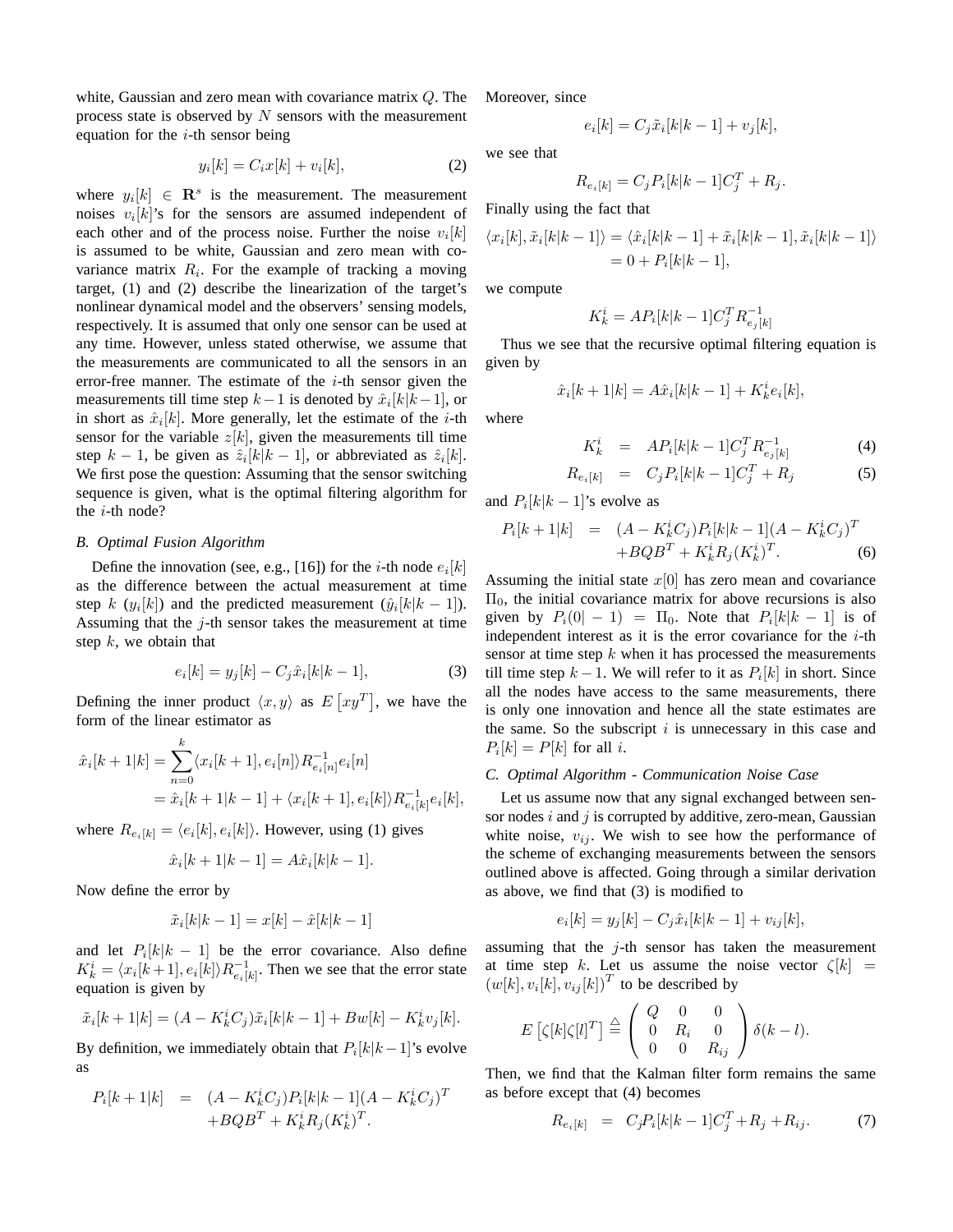and (6) changes to

$$
P_i[k+1|k] = (A - K_k^i C_j) P_i[k|k-1](A - K_k^i C_j)^T
$$
  
+ 
$$
BQB^T + K_k^i R_j (K_k^i)^T + K_k^i R_{ij} (K_k^i)^T
$$
 (8)

We note that the only difference from the earlier case is that the effective measurement noise includes the actual sensor noise plus the communication noise. Observe, however, that sending only the measurement from one sensor to the other might not be the optimal thing to do in this case. Sending more information (e.g., the state estimates) might lead to better performance for all the sensors considered together.

## III. OPTIMIZATION ALGORITHMS

#### *A. Optimization of the Sensor Schedule*

In the analysis presented so far, we have assumed that the sensor schedule was given. It is obvious that the minimum error covariance achievable is a function of the sensor schedule. Next, we wish to find the sensor schedule that minimizes the error covariance over a given time horizon. In this and subsequent sections, we consider this problem. For simplicity and without loss of generality, we consider only two sensors and define the cost function,  $J$ , to be the sum of the error covariance matrices for the two sensors over the running time of the system:

$$
J = \sum_{k=0}^{N} \text{trace} (P_1[k] + P_2[k]),
$$

where, as before,  $P_1[k]$  and  $P_2[k]$  are error covariances of the estimates at time step  $k$ . We have assumed that the system begins at time  $k = 0$  and goes on till  $k = N$ . In a more general case, the covariances can be variously weighted to set up the cost function if getting a good estimate either at some time steps or for some sensors is more important than others.

We can represent all the possible sensor schedule choices by a tree structure, as shown in Fig. 1 for the case of two sensors. Each node on the tree represents the active (ie. measurementtaking) sensor at its particular time step, with the root defined to be time zero. The branches from each node correspond to choosing a particular sensor to be active at the next time instant. Thus, the path from the root to any node at depth  $d$ represents a particular sensor schedule choice for time steps 0 to d. We can associate with each node the cost function evaluated using the sensor schedule corresponding to the path from the root to that node. Obviously, finding *the* optimal sequence requires traversing all the paths from the root to the leaves in a binary tree (for the case of two sensors). If the leaves are at a depth N, a total of  $2^N$  schedules need to be compared. This procedure might place too high a demand on the computational and memory resources of the system. Moreover, in practical applications  $N$  might not be fixed a-priori. Hence we need some sort of on-line optimization procedure. We present some approximations which address these difficulties.

The basic idea behind the two approximations is to prune the tree to a manageable size. However, the pruning should



Fig. 1. The tree structure defined by the various possible choices of sensor schedules illustrated for the case of 2 sensors.

ensure with a high probability that the optimal sequence is not lost. The algorithms presented involve choosing some arbitrary parameters which depend on the problem and the computation/memory resources available. Choosing these parameters conservatively will ensure that the sub-optimal solution will be closer to the optimal solution but it might mean maintaining a large part of the tree intact. Therein lies the trade-off involved. However, in the numerical examples studied, relatively liberal choices keep the tree size fairly small.

## *B. Sliding Window Algorithm*

This algorithm is similar to a pseudo real time version of the Viterbi algorithm ([17]). We define a window size  $d$  where  $d \leq N$ . The algorithm proceeds as follows:

- 1) Initialization: Start from root node with time  $k = 0$ .
- 2) Traversal:
	- a) Traverse all the possible paths in the tree for the next d levels from the present node.
	- b) Identify the sensor sequence  $S_k, S_{k+1}, S_{k+2}, \ldots$  $S_{k+d-1}$  that yields the minimum cost at the end of this window of size  $d$ .
	- c) Choose the first sensor  $S_k$  from the sequence.
- 3) Sliding the Window:
	- a) If  $k = N$  then quit, else go to the next step.
	- b) Designate the sensor  $S_k$  as the root.
	- c) Update time  $k = k + 1$ .
	- d) Repeat the traversal step.

The arbitrary parameter for this algorithm, mentioned earlier, is the window size  $d$ . If the window size is large enough, the sequence yielding the lowest cost will resemble the optimal sequence for the entire time horizon. Also note that when we slide the window, we already have the error covariances for the first  $d - 1$  time steps stored; hence they do not need to be recalculated. Consequently, the method is not very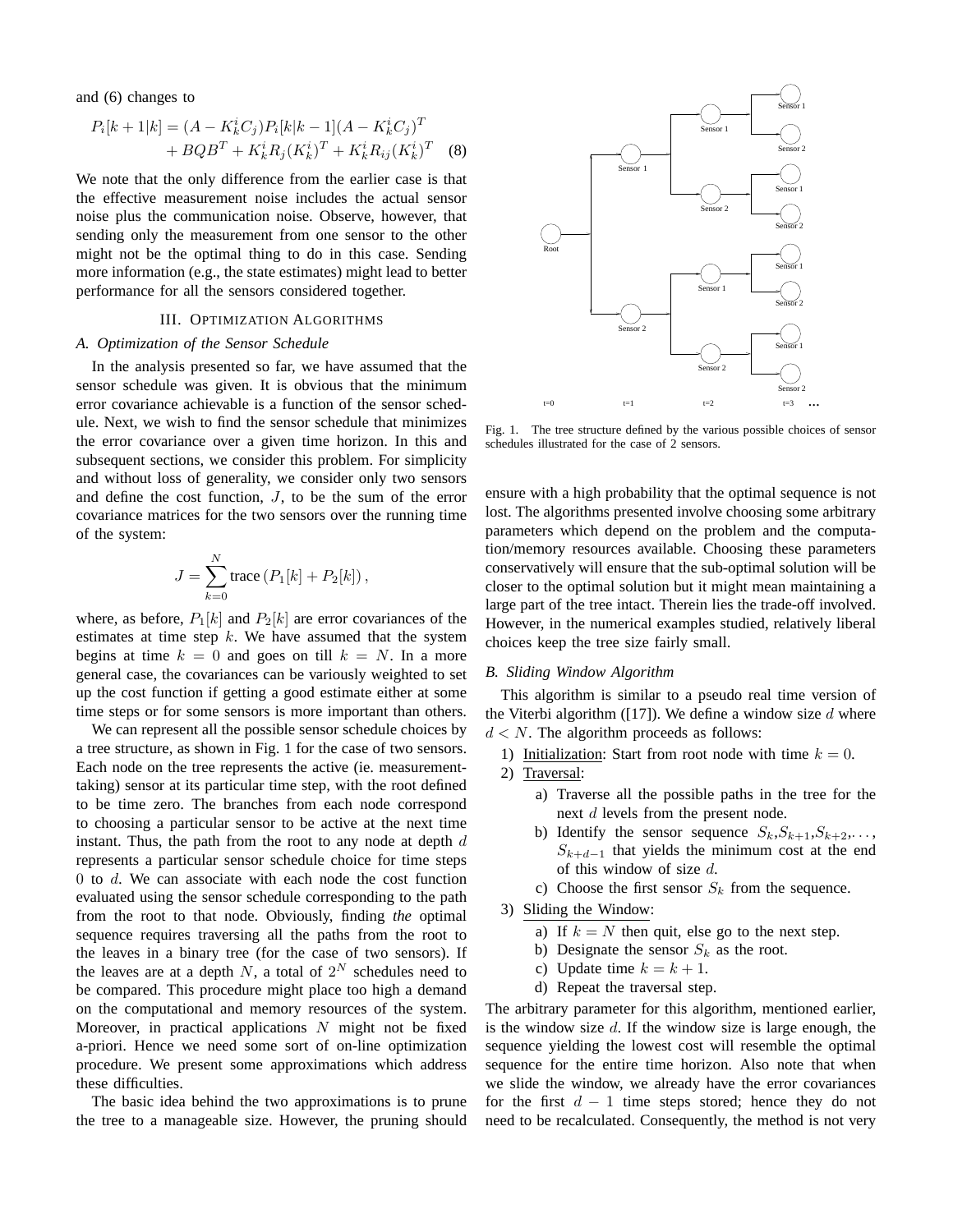computationally intensive. In essence, this sliding window approach employs a less computationally-intensive variation of the  $A^*$  search algorithm [18] by determining the minimum cost path over each window rather than the entire tree.

## *C. Thresholding*

This algorithm is similar to that presented in [19], in the context of choosing the optimal controller from a set of many possible choices. We define a factor f where  $f \geq 1$ . The algorithm proceeds as follows:

- 1) Initialization : Start from root node with cost  $J = 0$ .
- 2) Pruning:
	- a) Extend the tree by one level (ie. time step) through all possible paths from the current node.
	- b) Calculate the minimum cost up to that time step.
	- c) Prune away any branch that yields the cost greater than  $f$  times the minimum.
	- d) For the remaining branches, denote the cost of the nodes as the cost achieved by moving down the tree till the node.
- 3) Update: Consider each node in the next time step as the root node and repeat the pruning step.
- 4) After N time steps or a sufficiently large time interval, declare the optimal sequence to be the one yielding the minimum cost till that time step.

The intuition behind the method is that any sequence which yields too high a cost at any intermediate time step would probably not be the one that yields the minimum cost over-all. By playing with the factor  $f$ , we obtain a trade-off between the certainty that we would not prune away the optimal sequence and the number of branches in the tree that need to be traversed.

## IV. SIMULATION RESULTS

#### *A. Example model and cost function*

In this section, we walk through an example demonstrating the application of algorithms developed above. We assume two sensing vehicles trying to locate a non-cooperating target. We model the target vehicle with the standard constant acceleration model [20]. This model assumes that the vehicle has constant acceleration equal to zero except for a small random perturbation. We assume that the vehicle moves in two dimensions. Denoting the position of the vehicle in the two dimensions by  $p_x$  and  $p_y$ , and the velocities by  $v_x$  and  $v_y$ , we can model the state of the system by the vector

$$
X = \left[ \begin{array}{ccc} p_x & p_y & v_x & v_y \end{array} \right]^T.
$$

With a discretization step size of  $h$ , the dynamics of the vehicle can be modeled as

 $X[k+1] = AX[k] + Bw[k],$  (9)

where

$$
A = \begin{bmatrix} 1 & 0 & h & 0 \\ 0 & 1 & 0 & h \\ 0 & 0 & 1 & 0 \\ 0 & 0 & 0 & 1 \end{bmatrix} \qquad B = \begin{bmatrix} h^2/2 & 0 \\ 0 & h^2/2 \\ h & 0 \\ 0 & h \end{bmatrix}.
$$



Fig. 2. If the sensor is oriented at an angle to X-axis, measurements need to be rotated to get their value in the global coordinates.

The term  $w_k$  represents the noise that models the perturbations to accelerations. The sensor model is the usual sonar model [21]. Being an echo-based device, it senses only the range to the target and not the relative velocities. If the sensor is oriented at an angle  $\theta$  to the global x-axis (see Fig. 2), it can be shown ([21]) that the vehicle's measurement in the global frame is given by

$$
y_{\text{global}}[k] = \begin{bmatrix} 1 & 0 & 0 & 0 \\ 0 & 1 & 0 & 0 \end{bmatrix} X[k] + R(\theta)v[k], \quad (10)
$$

where  $R(\theta)$  is the rotation matrix between the local and the global coordinate systems given by

$$
R(\theta) = \begin{bmatrix} \cos(\theta) & -\sin(\theta) \\ \sin(\theta) & \cos(\theta) \end{bmatrix}.
$$

The term  $v[k]$  in (10) represents the sensor noise. It has two components, the noise present in the range measurement, and the effective bearing noise arising from the modeling of the sonar beam as a sensing cone. The range noise is usually assumed smaller than the bearing noise. The range noise increases with the distance of the sensor from the target and the bearing noise variance can usually be modelled as a fixed multiple of the range noise variance for a given sensor. For simplicity, the two noises can be assumed independent. Thus the covariance matrix of  $v(k)$  is typically given by

$$
R = \begin{bmatrix} \sigma_{\text{range}}^2 & 0 \\ 0 & r^2 \sigma_{\text{bearing}}^2 \end{bmatrix},
$$

where  $\sigma_{\text{range}}^2$  is the range noise variance that increases with the distance to target, r. The bearing noise variance  $\sigma_{\text{bearing}}^2$  can be modelled to be related to the range noise variance for the particular sensor.

In the numerical example, we consider the value  $h = 0.2$ . The process noise is considered to have covariance matrix Q given by

$$
Q=\left[\begin{array}{cc}0.0100&0\\0&0.0262\end{array}\right]
$$

.

We consider two sensors. The first sensor is placed at position corresponding to  $\theta = 0^{\circ}$  (see Fig. 3.) It is closer to the target and accordingly the range noise is comparatively smaller. The second sensor is given to be at a position corresponding to  $\theta = -90^\circ$ . Specifically the numerical values of the sensor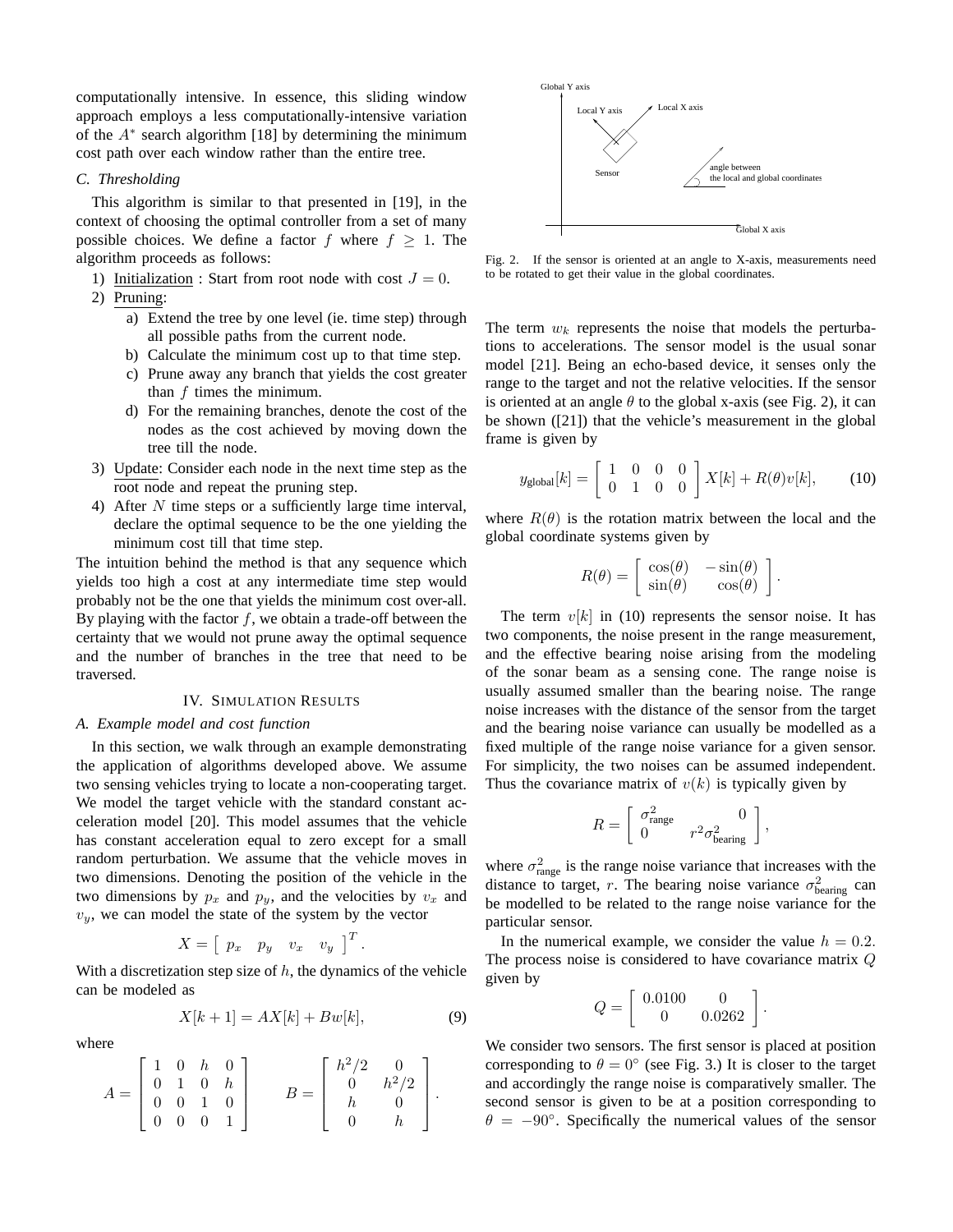

Fig. 3. Sensor orientation for the simulation examples.



Fig. 4. Sensor switching helps to bring the cost down.

noise covariances considered are

$$
R_1 = \left[ \begin{array}{cc} 0.0003 & 0 \\ 0 & 0.0273 \end{array} \right] \qquad R_2 = \left[ \begin{array}{cc} 0.0018 & 0 \\ 0 & 0.0110 \end{array} \right].
$$

Thus after rotation,  $R_1$  remains the same while  $R_2$  is transformed to

$$
R_2 = \left[ \begin{array}{cc} 0.0110 & 0 \\ 0 & 0.0018 \end{array} \right]
$$

.

We compare the algorithm performances over a time horizon of 20 steps. The cost function is simply the sum of the trace of the error covariance matrices of the two sensors from time  $k = 0$  to time  $k = 20$ .

## *B. Choosing any one sensor always is not optimal*

Note that the simple strategy of always choosing the closer sensor (sensor 1) is not optimal. We compare the strategy of choosing only sensor 1 or only sensor 2 with a randomly generated strategy that uses both the sensors with the sensor schedule [1,1,1,2,1,1,1,2,1,1,1,2,1,1,1,2,1,1,1,2] over the 20 time steps. The sum of traces of the error covariances of the two sensors for the three strategies as a function of time is shown in Fig. 4.

We see that even a random sensor switching strategy can help to bring down the cost. At any time step, the errors are much more if any single sensor is being used. In fact summed over the entire time horizon, we see that the switching strategy helps to bring down the cost by about 24% over any of the single sensor strategies.



Fig. 5. Percent improvement in cost due to sensor switching as communication noise is increased.

#### *C. Effect of communication noise*

In this section, we consider the same example but add communication noise in the channel between the two sensors. The noise covariance is given by

$$
R_{12} = \left[ \begin{array}{cc} \alpha & 0 \\ 0 & \alpha \end{array} \right].
$$

We consider the cost function as the sum of the traces of the error covariances of the two sensors over the time horizon [0, 20]. Fig. 5 shows the improvement in cost by the sensor switching strategy given above over always using sensor 2 as the parameter  $\alpha$  is varied over small values. As  $\alpha$  increases, we see the communication noise rapidly deteriorates the efficiency obtained by sensor switching since it deteriorates the estimates of both the sensors.

As noted earlier, in the presence of communication noise, sending measurements might not be the optimal thing to do.

## *D. Performance of the sliding window algorithm*

In this section we study the performance of the sliding window algorithm described earlier. We consider the same example and cost function as before. Fig. 6 shows the improvement in the cost due to the predicted (sub)-optimal sensor sequence over using only sensor 2 as a function of varying window sizes.

It can be seen from the figure that even a window size of  $k = 1$  leads to more than  $42\%$  improvement in the cost by predicting a good sensor switching strategy.

## *E. Performance of the thresholding algorithm*

We now consider the thresholding algorithm presented earlier. The example and cost function considered are the same. Fig. 7 shows the improvement in cost due to the optimal sensor sequence predicted by the thresholding protocol as the cut-off factor  $f$  is varied.

A large improvement can be obtained by using a fairly small thresholding factor. For  $f = 1$ , the improvement is over 42%.